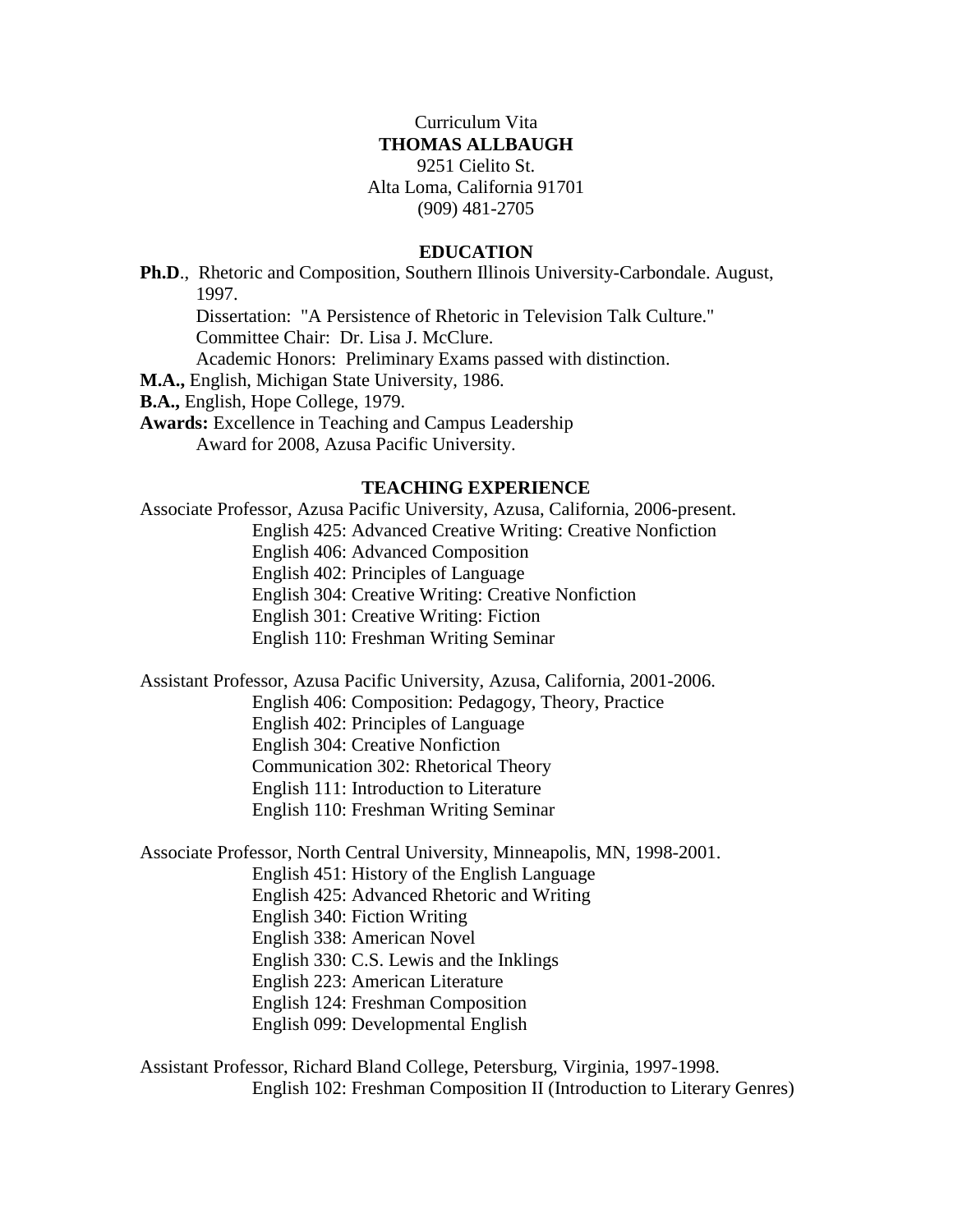English 101: Freshman Composition I (Writing and Research) English 100: Developmental English

Graduate Assistant, Southern Illinois University at Carbondale, 1992-1997. English 290: Intermediate Expository Writing, computer sections GED 101 and 102: Freshman Composition I and II, computer sections

Adjunct, University of Michigan-Flint, Flint, Michigan. 1986-1992. English 112: Critical Reading and Writing. English 111: College Rhetoric.

Adjunct, Lansing Community College, Lansing, Michigan. April - December, 1986. Communications 122: Argumentative Writing Communications 121: Expository Writing.

#### **PUBLICATIONS**

#### **Textbook**

*Pretexts for Writing,* 2nd edition. Dubuque: Kendall/Hunt, 2013. *Pretexts for Writing.* Dubuque: Kendall/Hunt, 2009.

#### **Articles**

- "A Case for Stephen King's Memoir in the Writing Classroom." *Writing on the Edge* 21.1 (Fall 2010): 84-92.
- "When a Good Meaning is Hard to Find: Reading Flannery O'Connor's Good Man as a Quest for the Good." In *Doing Good, Departing from Evil: Research Findings for the 21st Century.* Ed. Carole Lambert. New York: Peter Lang, 2009: 11-33.
- Review. Stephen J. Nichols. *Jesus Made in America: A Cultural History from the Puritans to The Passion of the Christ*. Downers Grove: InterVarsity Academic, 2008. In *Christianity and Literature* 59.1 (Autumn 2009): 161-164.
- "When Composition Theory Clarifies a Literary Topic: The Case of *The Company They Keep* and the Inklings." *Writing On the Edge,* (Fall 2007): 94-96.
- Review. Carter, Michael. *Where Writing Begins: Toward a Postmodern Reconstruction*. Carbondale: SIUP, 2003. In *Composition Studies Online,* 33.1 (Spring) 2005.
- Roundtable. "Minding Education: Questions for Literary Studies." *Pedagogy* 4.3 (Fall 2004): 469-474.
- "*Logos*, Probability, and the Problem of First Year Composition Textbooks." *Minnesota English Journal*, 30.2 (Fall, 2000): 15-22.
- *"Antigone*: Critical Perspectives." *Drama For Students*. Detroit: Gale Publishers, 1998.
- "Dr. Hilarius as a Reader in *The Crying of Lot 49*." *Notes on Contemporary Literature*. XXVI:5 (Nov. 1995): 2-3.
- Review. Chapman, David, and Preston Lynn Waller. *The Power of Writing*. *Focuses*, VIII:5 : 129-131.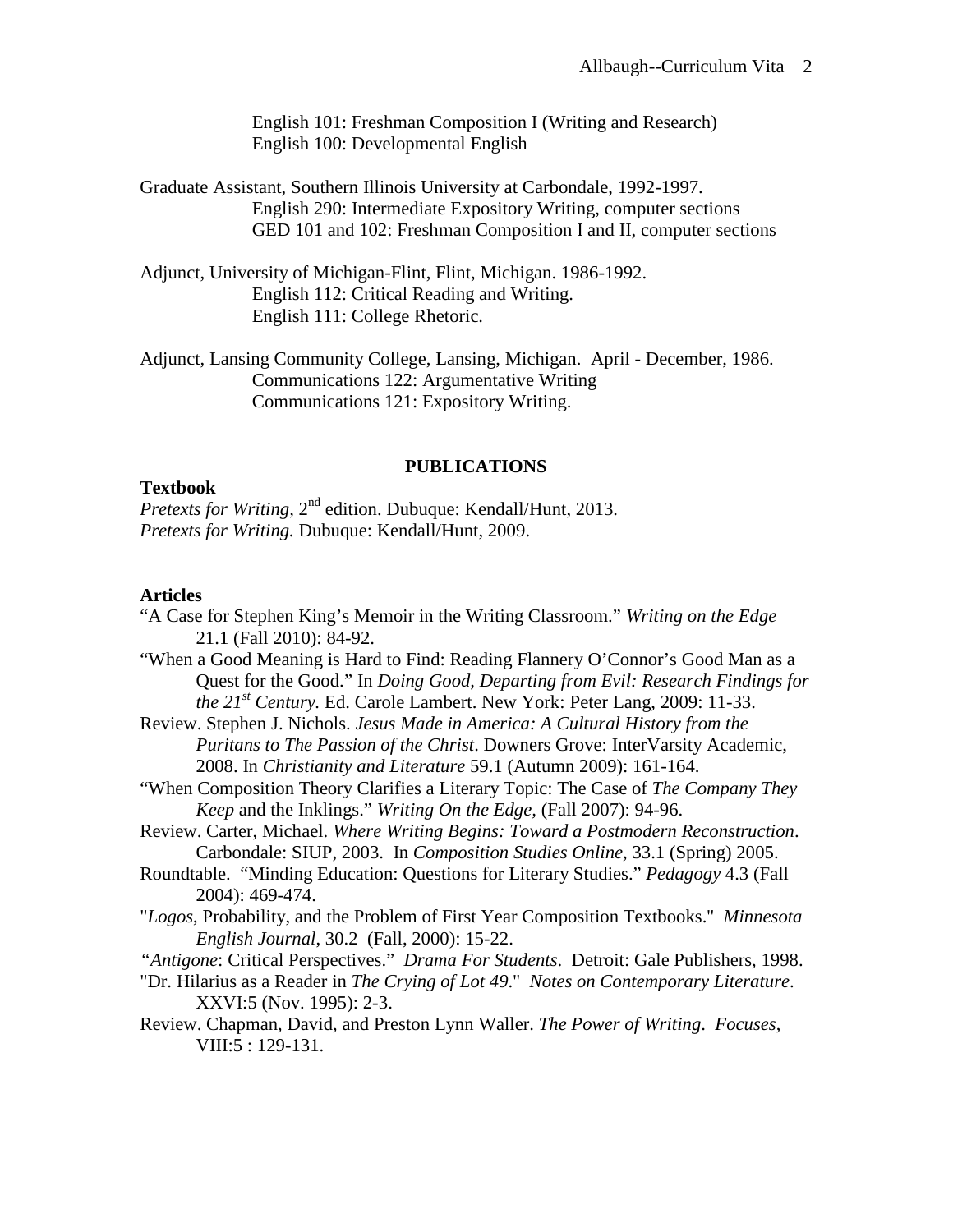**PUBLICATIONS: Fiction, Creative Non-fiction, Poetry, and Related Popular Press** "Subtle Man Loses His Day Job." (fiction) *The Oddville Press.* 

"Flying." (Poem) *Text Litmag.* 

"De Maupassant." (Poem) *Text Litmag.* 

- "Lives of the Composers." (flash fiction) *The Whistling Fire.* (February 2014). Whistlingfire.com.
- "A Grief Accompanied." (nonfiction) *Prism: A Journal of Evangelicals for Social Action.* (May/June 2012): 8.
- "A Point of Saturation." (fiction) *Relief* 5.2*.* (Winter 2011): 49-58.
- "When the Heart Plays Dead." (fiction) *Studio: a Journal of Christians Writing.* (Summer 2011): 25-31.
- "Transistor Radio: A Story of Love and Technology." (fiction) *Relief* 4.1 (Spring 2010): 59-65.
- "No Canticle for Joseph: Celebrating an Unsung Hero." (nonfiction) *In Touch.* (Dec. 2008): 28-30.
- "On Those Always With us." (nonfiction) *Perspectives: A Journal of Reformed Thought.* (Nov. 2007): 7-10.
- "Side Step is Mainstream." (fiction) *Mars Hill Review*. (Summer 2002): 75-83.
- "On Re-Membering the Alamo." (nonfiction) Dana Point Literary Society. (July 2002).
- "Writing off the Written Word." (opinion) *St. Louis Post-Dispatch* 25 Aug. '96: A19.
- "My Reader, Myself." (nonfiction) *The Writing Self.* Spring 1994: 6.

"Introductions." (fiction) *Dreams and Visions* 18. (Spring 1994): 3-17.

### **CONFERENCE PAPERS/PRESENTATIONS**

- "An Experiment in Religious Discourse as Semi-Contrastive Rhetoric." Conference on Christianity and Literature. Westmont College. Santa Barbara, CA. May, 2014. "Dying in the Time of Cell Phones." Fiction/Creative Writing Panel. Popular Culture/
- American Culture Conference. Chicago, Il., April 18, 2014.
- "Opening to the Creative and the Professional: Deepening a Writing in the Disciplines Course for Teachers through Autobiography." Conference on College Composition and Communication. Indianapolis, Indiana, March 22, 2014.
- "Images of a Problem: A Rhetorical Reading of the Chorus in Sophocles' *Antigone.*" Conference on Christianity and Literature. Azusa Pacific University. Azusa, California. May 18, 2013.
- "Lives of the Composers." Fiction/Creative Writing Panel. Popular Culture/American Culture Conference. Washington, D.C. April, 2013.
- "Story Problems: Toward an Ontology of Basic Math." Creative Non-Fiction Panel. Popular Culture Conference. Boston, MA, April 14, 2012.
- "Father's Story." Viet Nam Creative Writing Panel. Popular Culture Conference. Boston, MA, April 12, 2012.
- "Of Fatherhood and Paternity: Layers of Psalms in some of James Calvin Schaap"s Short Fiction." Conference on Christianity and Literature. Vanguard University, California. April 9, 2011.
- "When the Heart Plays Dead." Fiction/Creative Writing Panel. Popular Culture/American Culture Conference. San Antonio, Texas, April, 2011.
- "What Do We Need to Know to Participate? Toward a New *Progymnasmata*." 14<sup>th</sup>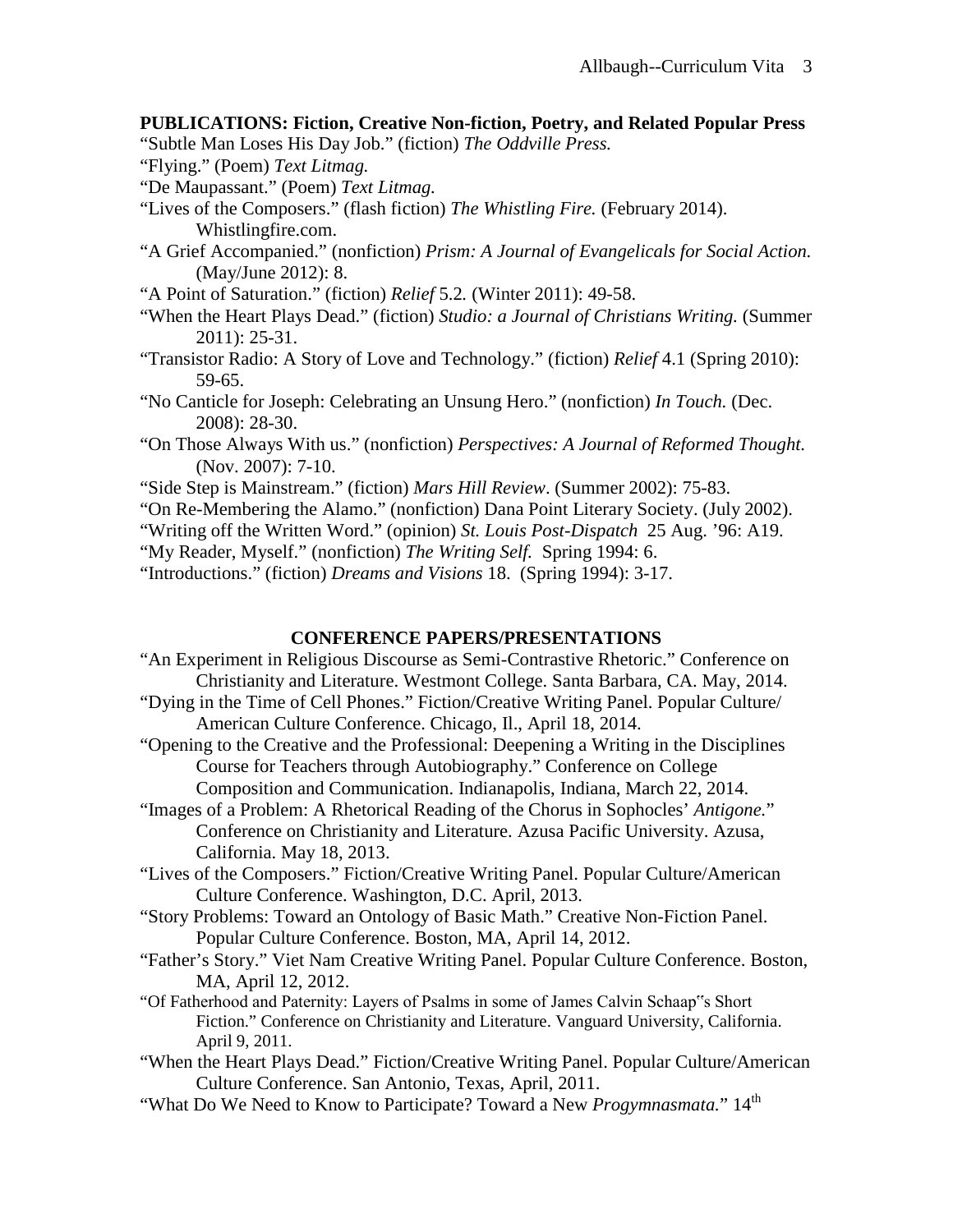Biennial Rhetoric Society of America Conference. Minneapolis, MN, May 30, 2010.

- "Renewing a Tacit-Making Tradition or Remixing the 'Other Lesson' of the Five Paragraph Theme?" The Conference on College Composition and Communication. Louisville, Kentucky, March 18, 2010.
- "Making New Waves: Teaching Rhetorical Invention as Inquiry for First Year Religious Students." The Conference on College Composition and Communication. San Francisco, CA. March 12, 2009.
- "Reading as a Communal Act in Andre Dubus' 'A Hemingway Story.'" Conference on Christianity and Literature." Biola University. May 17, 2008.
- "When the Identity is Religious: Faith Traditions as Sites for Rhetorical Invention in the First Year Composition Classroom." The Conference on College Composition and Communication. New York, New York. March 23, 2007.
- "'Hillbilly Thomist' or Nostalgic Rhetorician: Flannery O'Connor's Strange Synthesis in 'The Catholic Novelist in the Protestant South.'" Flannery O'Connor and Terrorism Conference. Grand Valley State University. Grand Rapids, Michigan. October 5, 2006.
- "On Woundedness and Place in Hemingway's World War I Fiction." Popular Culture Association Conference. Atlanta, Georgia. April 14, 2006.
- "Flannery O'Connor's Nonfiction: Reconstructing Race and Self." Western Regional Conference on Christianity and Literature. Pepperdine University, Malibu, California. March 10, 2006.
- "Dickens and Dewey: Partnership for Information Literacy across the Curriculum." Conference of the Association of Christian Librarians. Columbia International University, Columbia, S.C. June 15, 2005.
- "Before the Great Divide: What a Gorgias-Sophocles Connection might mean for Christian Rhetoric." Symposium for Inquiries into Rhetoric and Christian Tradition. Depaul University. Chicago, Il. May 20, 2005.
- "*The Sun Also Rises* on *The Day of the Locusts*: Some Implications for an Inter-textual Reading of Nathanael West's Novel of Hollywood." Popular Culture Conference. San Diego, California. March 24, 2005.
- "Displacing Persons: On the Forest Gumping of the Other in *The Terminal*." Western Regional Conference on Christianity and Literature. Westmont College. Santa Barbara, California. January 21, 2005.
- "The Relevance of Stephen King as a Writing Teacher." The Conference on College Composition and Communication. San Antonio, Texas. March 25, 2004.
- "Flannery O'Connor and the Three R's: Region, Religion, and Race." Western Regional Conference on Christianity and Literature. Seattle University. Seattle, Washington. April 25, 2003.
- "Heritage of Burning Cities." Short Story. Festival of Faith and Writing, Calvin College. Grand Rapids, Michigan. April 19, 2002.
- "A Good Meaning is Hard to Find: Violence, Ambiguity, and Hopeful Rhetoric in the Fiction of Flannery O'Connor." Conference on Christianity and Literature. Azusa Pacific University. Azusa, California. March 15, 2002.
- "Religious Country as the 'Road not Taken' in Hemingway's *A Farewell to Arms*."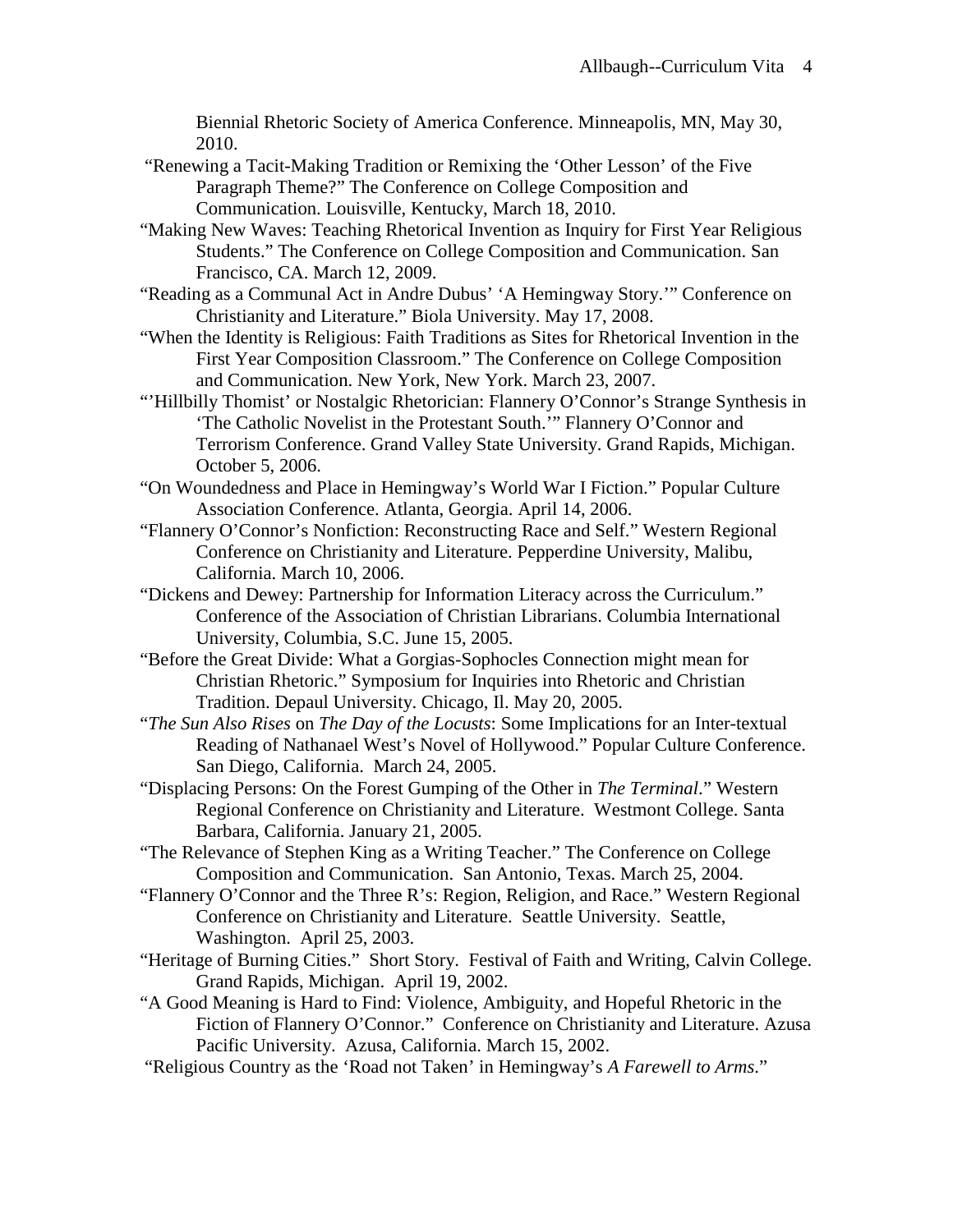Midwest Conference on Christianity and Literature. Dayton, Ohio. October 20, 2001.

- "Histories of Rhetoric and the Peculiar Case of Early Christian Proclamation." The Conference on College Composition and Communication. Denver, Colorado. March 17, 2001.
- "Antithesis, Truth, and the American Way: Teaching *Antigone*, *Helen*, and Culture Wars for First Year Religious Writers." The Conference on College Composition and Communication. Minneapolis, Minnesota. April 18, 2000.
- "Artistic Proofs, Probable Knowledge, and First Year Composition Textbooks: Revisiting Some Intersections Between Composition and Classical Rhetoric." SCMLA Conference. Memphis, Tennesse. October 30, 1999.
- Co-Presenter. "On Being a Good Neighbor: Addressing the Style/Content Dichotomy in Student Perceptions of the Grading of Writing Assignments." TYCA-Midwest Conference. Kansas City, MO. October 8, 1999.
- Panel. "Naming What We Stand for and What We Do Not." The Conference on College Composition and Communication. Atlanta, Georgia. March 26,1999.
- Panel. When Worlds Collide: Teachers Look at Gen X Students and Gen X Stares Back. Conference for the Two Year College English Association - Southeast. Memphis, Tennessee. February 20, 1999.
- "Storytelling, Rhetoric, and the Question of Empowerment on Television Talk Shows." The Conference on College Composition and Communication. Chicago, Illinois. April 4, 1998.
- "Writing about Television: the Pleasure of the Text as the Beginning of Critical Thinking." TYCA-Southeast. Charlotte, North Carolina. February 27, 1998.
- "A Modern Gong Show: the Private as Public on *The Jerry Springer Show*." Radio and Television: History and Talk Shows. Popular Culture Conference. San Antonio, Texas. March 29, 1997.
- "Something Old, Something New: Aristotle's Rhetor and the Talk Show Host," Wyoming Conference On English. Laramie, Wyoming. June 21, 1996.

# **ADMINISTRATIVE/DEPARTMENTAL SERVICE**

- Chair, Writing Committee. Subcommittee of General Education Council. 2014.
- Program Coordinator, Freshman Writing Seminar, Department of English and General Studies Program. Azusa Pacific University. 2003-present.
- Reader, Faith Integration Essays, Azusa Pacific University, 2009-present.

Presenter. "Locating the Argument: Designing Writing Assignments that Teach Your Field." Faculty Development Day, 2013. Azusa Pacific University. May 17, 2013.

- Ad Hoc Writing Concentration Committee. 2012-2013.
- Faculty Development Council, Azusa Pacific University, 2010-2013.
- Workload and Compensation Council. Azusa Pacific University. 2002-2008.
- Chair, Search Committee, Children's Literature. Department of English. Fall-Spring, 2005-2006.
- Chair, Search Committee, Rhetoric and Composition. Department of English. Spring, 2004
- General Studies Council. Azusa Pacific University. 2003-2004.